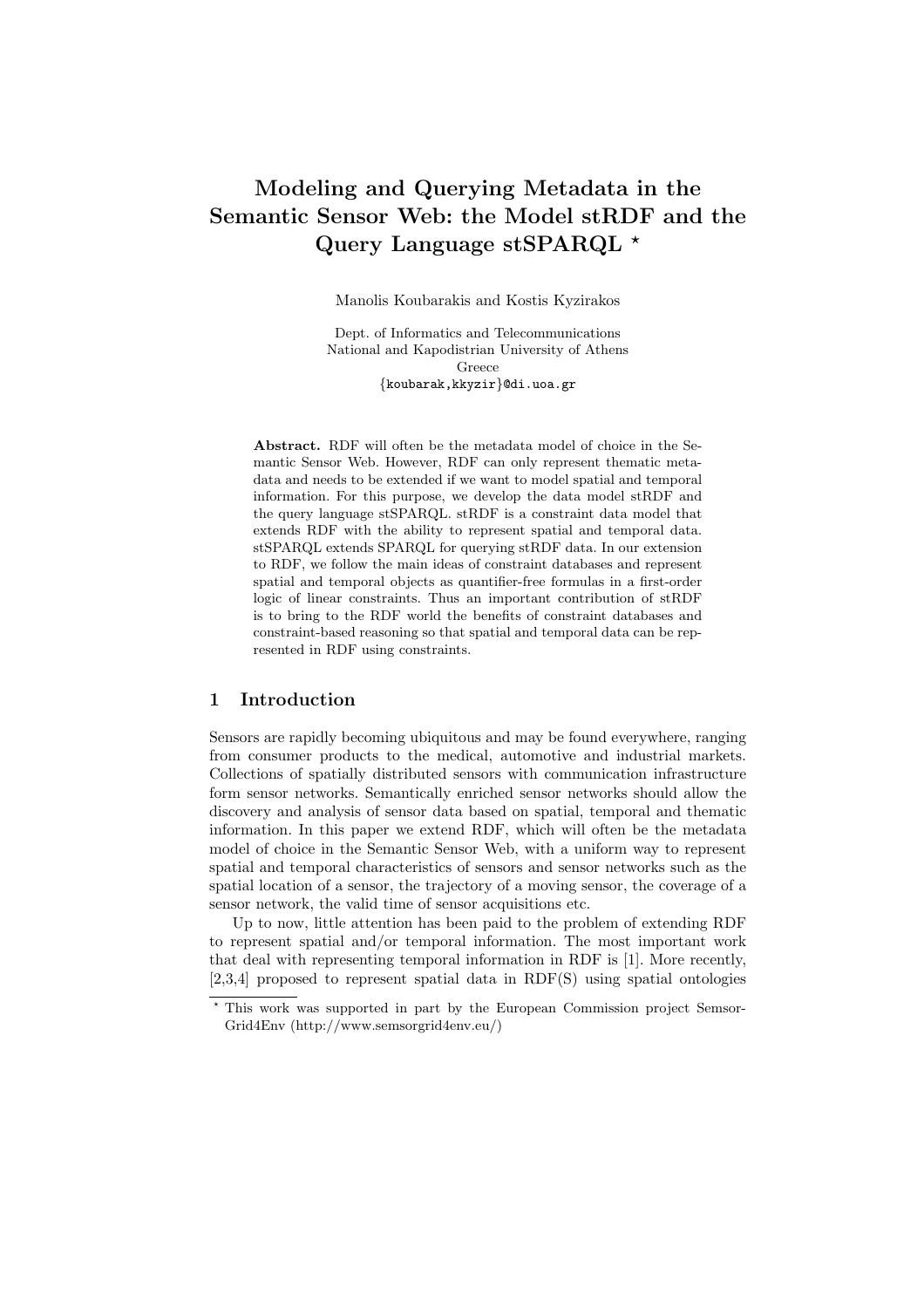e.g., ontologies based on the GeoRSS GML specification [5]. [3] also compares various ways to use SPARQL to query such spatial data, while [4] proposes a useful extension to SPARQL, called SPARQL-ST, to query data expressed in a spatial and temporal extension of RDF. The temporal extension of RDF in [4], uses the model of [1] to represent the valid time of triples.

The work presented in this paper has the same goal with the papers cited above: to enrich the Semantic Web with spatial and temporal data by extending RDF and SPARQL. To achieve this we diverge significantly from the papers cited above and follow the main ideas of spatial and temporal constraint databases [6,7,8,9]. We represent spatial geometries by *semi-linear* point sets in the *n*dimensional space  $\mathbb{Q}^n$  i.e., sets that can be defined by quantifier-free formulas in the first-order logic of linear equations and inequalities over  $\mathbb{Q}^n$ . Semi-linear sets can capture a great variety of spatial geometries, e.g., points, lines, line segments, polygons, k-dimensional unions of convex polygons possibly with holes, thus they give us a lot of expressive power [10]. Similarly, we represent the valid times of triples using temporal constraints (a very restricted class of linear constraints).

The main contributions of this paper are the following: Following the approach of Dédale  $[11]$  and CSQL  $[12]$ , we develop a constraint-based extension of RDF, called stRDF, that can be used to represent thematic and spatial data that might change over time. The main contribution of stRDF is to bring to the RDF world the benefits of constraint databases and constraint-based reasoning so that spatial and temporal data can be represented in RDF using constraints. In this way, application areas with a rich spatial and temporal component such as the Semantic Sensor Web [13] and the Geospatial Semantic Web [14] can be tackled using Semantic Web technologies. The model stRDF and the query language stSPARQL are currently implemented (by extending the Sesame RDF store) in the context of the project SemsorGrid4Env where they serve as the data model and query language for the semantic sensor registry.

We also present an extension of SPARQL, called stSPARQL, to query spatial and temporal data expressed in stRDF, in a declarative way. We introduce stSPARQL by example and present a detailed semantics using the algebraic approach pioneered for SPARQL in [15]. Technically, stSPARQL follows closely the ideas in [12] and to a lesser extent the ideas in [11]; this allows us to have a useful language for expressing spatial and temporal queries while maintaining closure (i.e., staying within the realm of semi-linear point sets).

The organization of this paper is the following. In Section 2 we present the data model stRDF and in Section 3 we present the query language stSPARQL by means of examples. In Section 4 we give a formal definition of stSPARQL and define its semantics by following an algebraic approach. Comparison with related work is presented in Section 5 and in Section 6 we present our conclusions and discuss future work.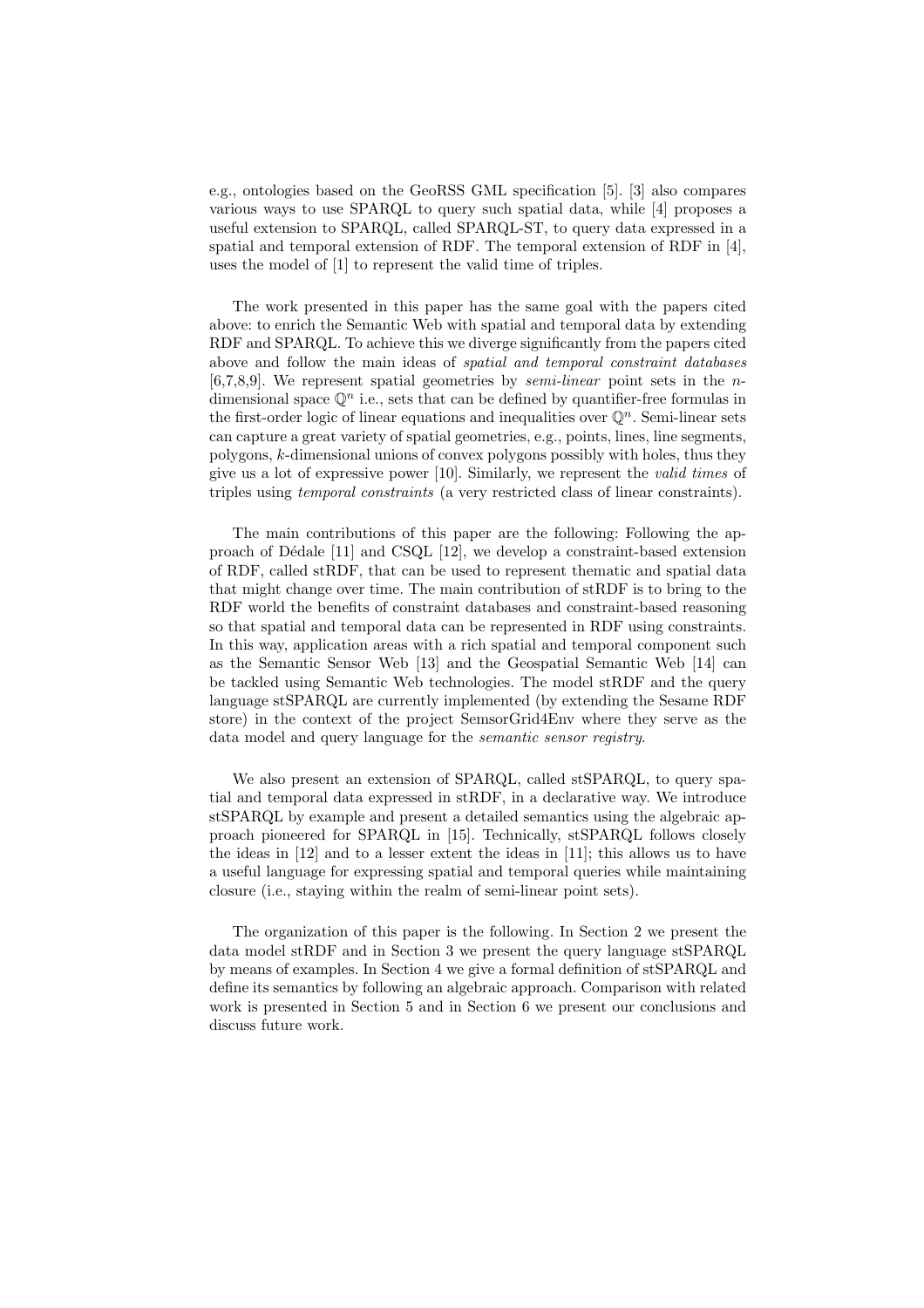# 2 Data Model

To develop stRDF, we follow closely the ideas of constraint databases [6,8] and especially the work on CSQL [12]. First, we define the formulae that we allow as constraints. Then, we develop stRDF in two steps. The first step is to define the model sRDF which extends RDF with the ability to represent spatial data. Then, we extend sRDF to stRDF so that thematic and spatial data with a temporal dimension can be represented.

#### 2.1 Linear constraints

Constraints will be expressed in the first-order language  $\mathcal{L} = \{\leq, +\} \cup \mathbb{Q}$  over the structure  $\mathcal{Q} = \langle \mathbb{Q}, \leq, +, (q)_{q \in \mathbb{Q}} \rangle$  of the linearly ordered, dense and unbounded set of the rational numbers, denoted by Q, with rational constants and addition. The atomic formulae of this language are *linear equations* and *inequalities* of the form:  $_{i=1}^p a_i x_i \Theta a_0$ , where  $\Theta$  is a predicate among =, or  $\leq$ , the  $x_i$ 's denote variables and the  $a_i$ 's are integer constants. Note that rational constants can always be avoided in linear equations and inequalities. The multiplication symbol is used as an abbreviation i.e.,  $a_i x_i$  stands for  $x_i + \cdots + x_i$  ( $a_i$  times).

We now define semi-linear subsets of  $\mathbb{Q}^k$ , where k is a positive integer.

**Definition 1.** Let S be a subset of  $\mathbb{Q}^k$ . S is called semi-linear if there is a quantifier-free formula  $\phi(x_1, \ldots, x_k)$  of  $\mathcal L$  where  $x_1, \ldots, x_k$  are variables such that  $(a_1, \ldots, a_k) \in S$  iff  $\phi(a_1, \ldots, a_k)$  is true in the structure  $Q$ .

We will use  $\emptyset$  to denote the empty subset of  $\mathbb{Q}^k$  represented by any inconsistent formula of  $\mathcal{L}$ .

#### 2.2 The sRDF data model

We now define sRDF. As in theoretical treatments of RDF [15], we assume the existence of pairwise-disjoint countably infinite sets  $I, B$  and  $L$  that contain IRIs, blank nodes and literals respectively. In sRDF, we also assume the existence of an infinite sequence of sets  $C_1, C_2, \ldots$  that are pairwise-disjoint with  $I, B$  and L. The elements of each  $C_k, k = 1, 2, \ldots$  are the quantifier-free formulae of the first-order language  $\mathcal L$  with k free variables. We denote with C the infinite union  $C_1 \cup C_2 \cup \cdots$ .

**Definition 2.** An sRDF triple is an element of the set  $(I \cup B) \times I \times (I \cup B \cup L \cup C)$ . If  $(s, p, o)$  is an sRDF triple, s will be called the subject, p the predicate and o the object of the triple. An sRDF graph is a set of sRDF triples.

In the above definition, the standard RDF notion of a triple is extended, so that the object of a triple can be a quantifier-free formula with linear constraints. According to Definition 1 such a quantifier-free formula with  $k$  free variables is a finite representation of a (possibly infinite) semi-linear subset of  $\mathbb{Q}^k$ . Semi-linear subsets of  $\mathbb{Q}^k$  can capture a great variety of spatial geometries, e.g., points, lines,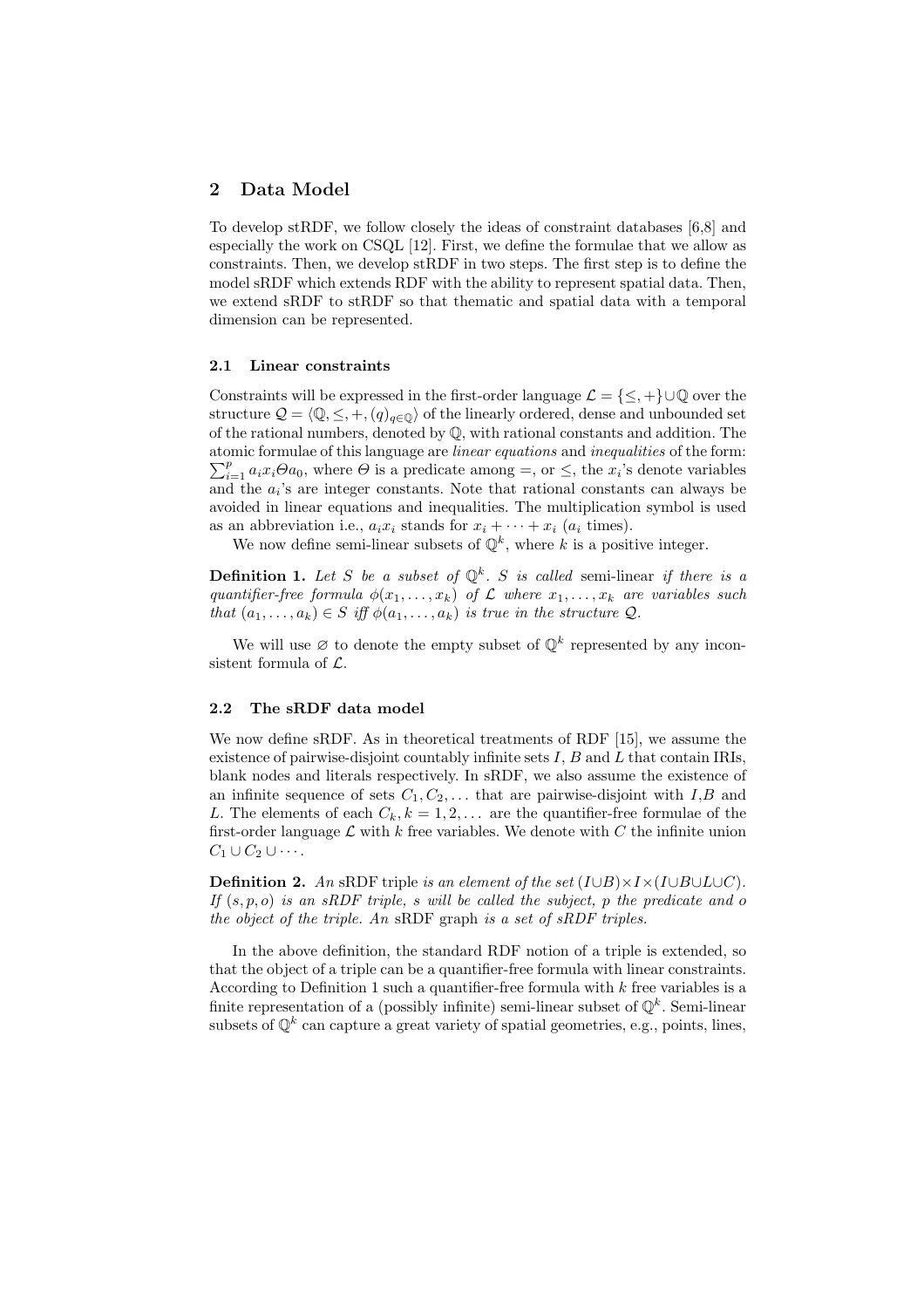line segments, polygons, k-dimensional unions of convex polygons possibly with holes, thus they give us a lot of expressive power. However, they cannot be used to represent other geometries that need higher-degree polynomials e.g., circles .

Example 1. The following are sRDF triples :

```
ex:s1 rdf:type, ex:Sensor .
ex:s1 ex:has_location "x=10 and y=20"^^strdf:SemiLinearPointSet
```
The above triples define a sensor and its location using a conjunction of linear constraints. The last triple is not a standard RDF triple since its object is an element of set C.

In terms of the W3C specification of RDF, sRDF can be realized as an extension of RDF with a new kind of typed literals: quantifier-free formulae with linear constraints. The datatype of these literals is e.g., strdf:SemiLinearPointSet (see Example 1 above) and can be defined using XML Schema. Alternatively, linear constraints can be expressed in RDF using  $MathML<sup>1</sup>$  and serialized as rdf:XMLLiterals as in [16]. [16] specifies a syntax and semantics for incorporating linear equations in OWL 2. We now move on to define stRDF.

#### 2.3 The stRDF Data Model

We will now extend sRDF with time. Database researchers have differentiated among user-defined time, valid time and transaction time. RDF (and therefore sRDF) supports user-defined time since triples are allowed to have as objects literals of the following XML Schema datatypes: textttxsd:dateTime, xsd:time, xsd:date, xsd:gYearMonth, xsd: gYear, xsd:gMonthDay, xsd:gDay, xsd:gMonth.

stRDF extends sRDF with the ability to represent the valid time of a triple (i.e., the time that the triple was valid in reality) using the approach of Gutierrez et al. [1] where the a fourth component is added to each sRDF triple.

The *time structure* that we assume in stRDF is the set of rational numbers  $\mathbb{O}$ (i.e., time is assumed to be linear, dense and unbounded). Temporal constraints are expressed by quantifier-free formulas of the language  $\mathcal L$  defined earlier, but their syntax is limited to elements of the set  $C_1$ . Atomic temporal constraints are formulas of  $\mathcal L$  of the following form:  $x \sim c$ , where x is a variable, c is a rational number and  $\sim$  is  $\lt$ ,  $\leq$ ,  $\gt$ ,  $=$  or  $\neq$ . Temporal constraints are Boolean combinations of atomic temporal constraints using a single variable.

The following definition extends the concepts of triple and graph of sRDF so that thematic and spatial data with a temporal dimension can be represented.

**Definition 3.** An stRDF quad is an sRDF triple  $(a, b, c)$  with a fourth component  $\tau$  which is a temporal constraint. For quads, we will use the notation  $(a, b, c, \tau)$ , where the temporal constraint  $\tau$  defines the set of time points that the fact represented by the triple  $(a, b, c)$  is valid in the real world. An stRDF graph is a set of sRDF triples and stRDF quads.

<sup>1</sup> http://www.w3.org/Math/, last accessed February 20, 2010.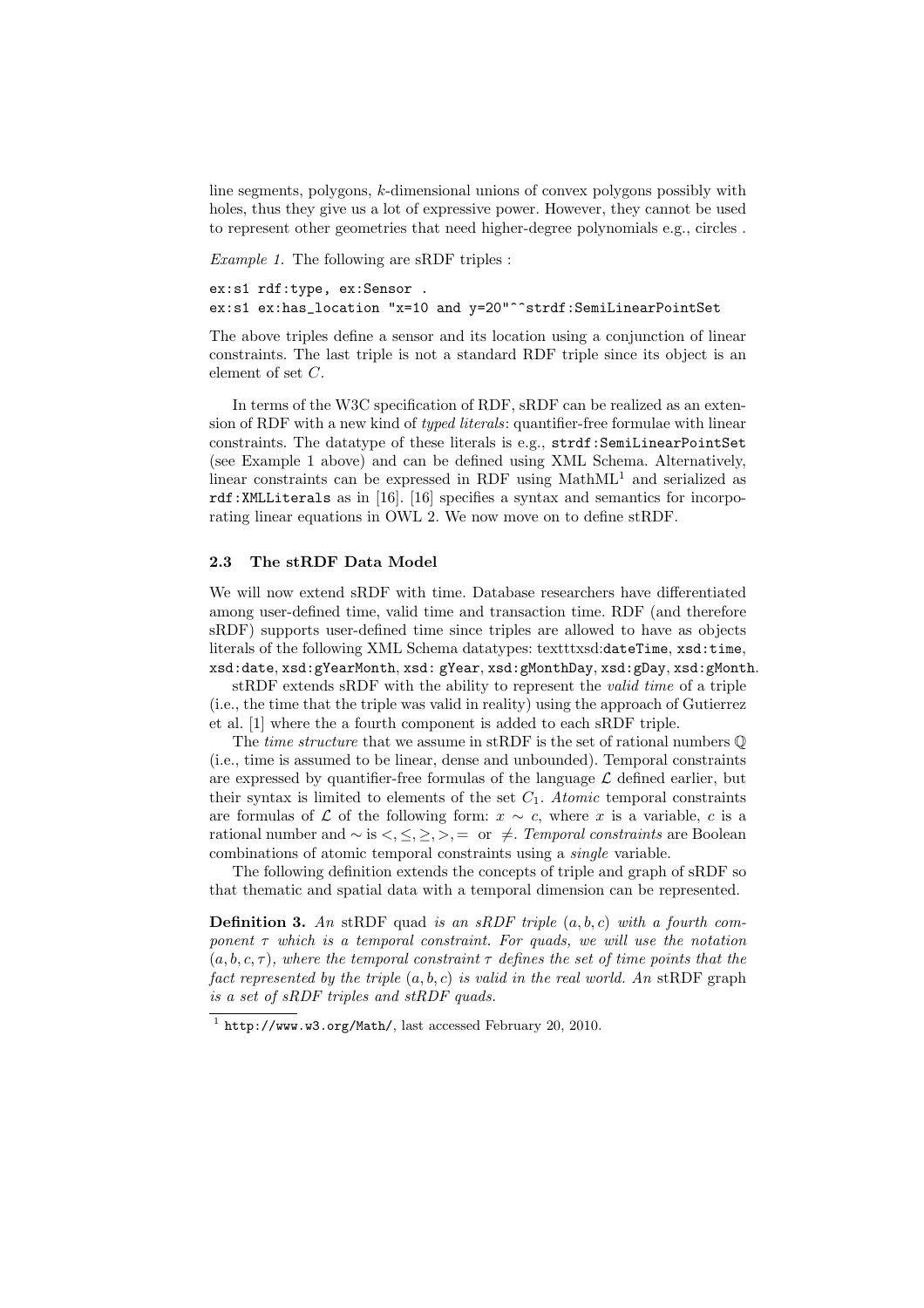# 3 Query Language

We present the syntax of stSPARQL by means of examples involving sensor networks. The semantics of the language is presented in Section 4. More examples of stSPARQL from a GIS perspective are given in [17]. We will consider a dataset that describe static and moving sensors and use the CSIRO/SSN Ontology [18] to describe them . The main classes of interest in the SSN ontology is the class Feature that describes the observed domain, the class Sensor that describes the sensor, the class SensorGrounding that describes the physical characteristics and the location of the sensor and the class Location that is self explained. We extend the aforementioned ontology with the properties strdf:hasGeometry and strdf:hasTrajectory with range strdf:SemiLinearPointSet.

The stRDF description of a static sensor that measures temperature and has a certain location is the following (ssn is the namespace of the CSIRO/SSN ontology and ex an example ontology):

```
ex:sensor1 rdf:type ssn:Sensor .
ex:sensor1 ssn:measures ex:temperature .
ex:temperature ssn:type ssn:PhysicalQuality .
ex:sensor1 ssn:supports ex:grounding1 .
ex:grounding1 rdf:type ssn:SensorGrounding .
ex:grounding1 ssn:hasLocation ex:location1 .
ex:location1 rdf:type ssn:Location .
ex:location1 strdf:hasGeometry
               "x=10 and y=10"^^strdf:SemiLinearPointSet .
```
We choose to use the O&M-OWL ontology [19] to represent sensor observations. However, since we use stRDF to model space and time, we choose not to use the classes Time, TimeInterval and TimeInstant that come from OWL-Time and the classes *Geometry* and *Point* that come from GML. So our modeling is similar to the modeling in [19] but instead of relying on OWL-Time and GML we rely on the stRDF constructs. The stRDF representation of the sensor's observations is the following (om is the namespace of the O&M-OWL ontology):

```
ex:sensor1 rdf:type ex:TemperatureSensor .
ex:TemperatureSensor rdf:subClassOf om:Sensor .
ex:obs1 rdf:type om:Observation .
ex:obs1 om:procedure ex:sensor1 .
ex:obs1 om:observedProperty ex:temperature .
ex:temperature rdf:type om:Property .
ex:obs1 om:observationLocation ex:obslocation1 .
ex:obslocation1 rdf:type om:Location .
ex:obslocation1 strdf:hasGeometry
                  "x=10 and y=10"^^strdf:SemiLinearPointSet .
ex:obs1 om:result ex:obs1Result .
ex:obs1Result rdf:type om:ResultData .
ex:obs1Result om:uom ex:Celcius .
```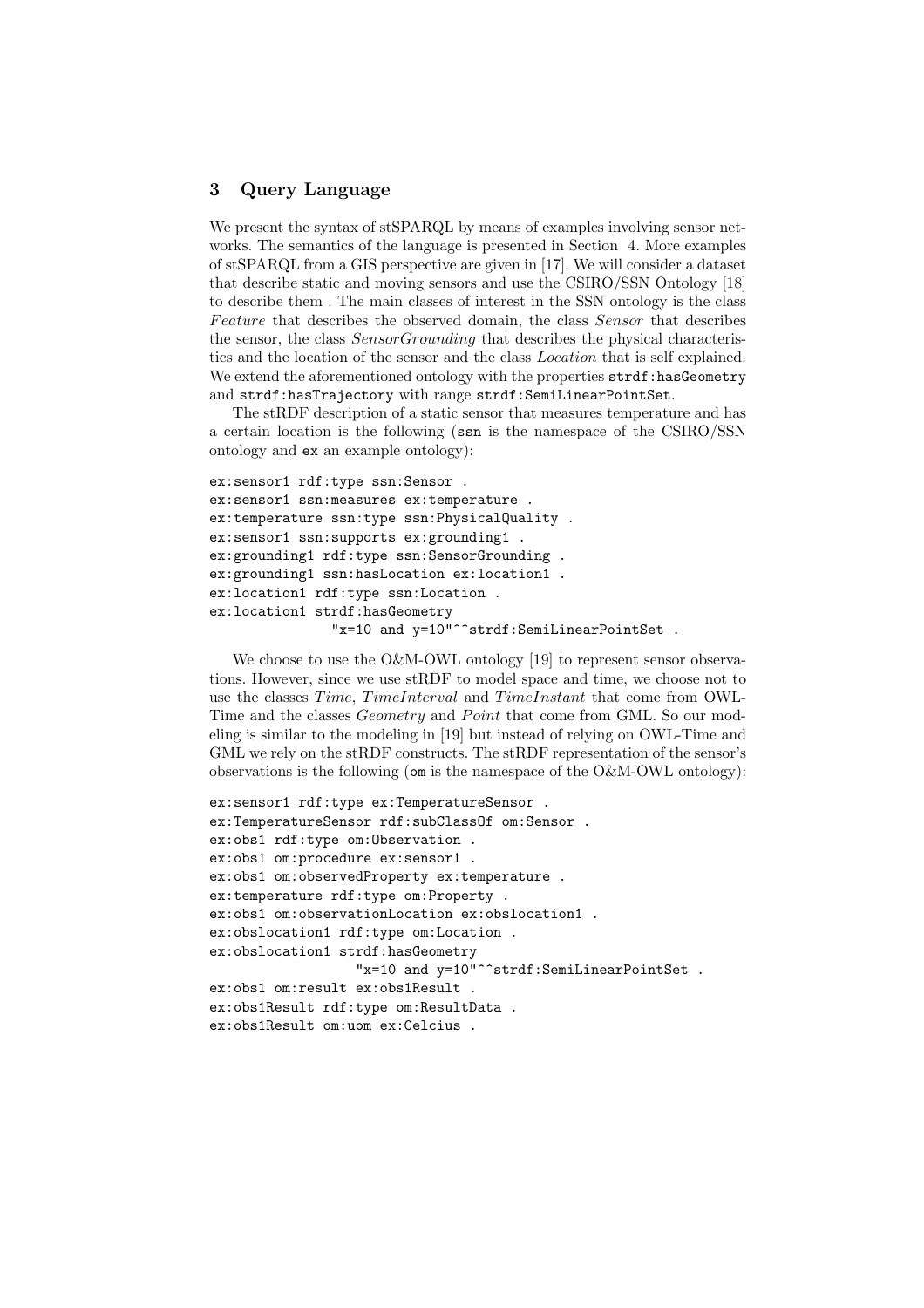ex:obs1Result om:value "27" "(10 <=  $t$  <= 11)"^^strdf:SemiLinearPointSet .

Notice the last quad that capture the spatiotemporal information.

Let us now present an example of modeling *moving sensors* in stRDF. Note that trajectories of moving sensors are easily represented in stRDF.

ex:sensor2 rdf:type ssn:Sensor . ex:sensor2 ssn:measures ex:temperature . ex:sensor2 ssn:supports ex:grounding2 . ex:grounding2 rdf:type ssn:SensorGrounding . ex:grounding2 ssn:hasLocation ex:location2 . ex:location2 rdf:type ssn:Location . ex:location2 strdf:hasTrajectory " $(x=10t$  and  $y=5t$  and  $0<=t<=5)$  or (x=10t and y=25 and 5<=t<=10)"^^strdf:SemiLinearPointSet.

Finally, we assume that we have the stRDF descriptions of some rural area where the sensors are deployed. The stRDF description of such an area called Brovallen is the following:

```
ex:area1 rdf:type ex:RuralArea .
ex:area1 ex:hasName "Brovallen" .
ex:area1 strdf:hasGeometry
           "(-10x+13y<=-50 and y<=79 and y>=13 and
              x \le 133) or (y \le 13 and x \le 133 and
              x+2y>=129)"^^strdf:SemiLinearPointSet .
```
Example 2. Spatial selection. Find the URIs of the static sensors that are inside the rectangle  $R(0,0,100,100)$ ?

```
select ?S
where {?S rdf:type ssn:Sensor . ?G rdf:type ssn:SensorGrounding .
      ?L rdf:type ssn:Location . ?S ssn:supports ?G .
      ?G ssn:haslocation ?L . ?L strdf:hasGeometry ?GEO .
      filter(?GEO inside "0<=x<=100 and 0<=y<=100")}
```
Let us now explain the new features of stSPARQL by referring to the above example. stSPARQL has a new kind of variables called . Spatial variables can be used in basic graph patterns to refer to spatial literals denoting semi-linear point sets. They can also be used in *spatial filters*, a new kind of filter expressions introduced by stSPARQL that is used to compare spatial terms using spatial predicates. Spatial terms include spatial constants (finite representations of semi-linear sets e.g., "0<=x<=10 and 0<=y<=10"), spatial variables and complex spatial terms (e.g., ?GEO INTER "x=10 and y=10" which denotes the intersection of the value of spatial variable ?GEO and the semi-linear set "x=10 and y=10"). There are several types of spatial predicates such as topological, distance, directional, etc. that one could introduce in a user-friendly spatial query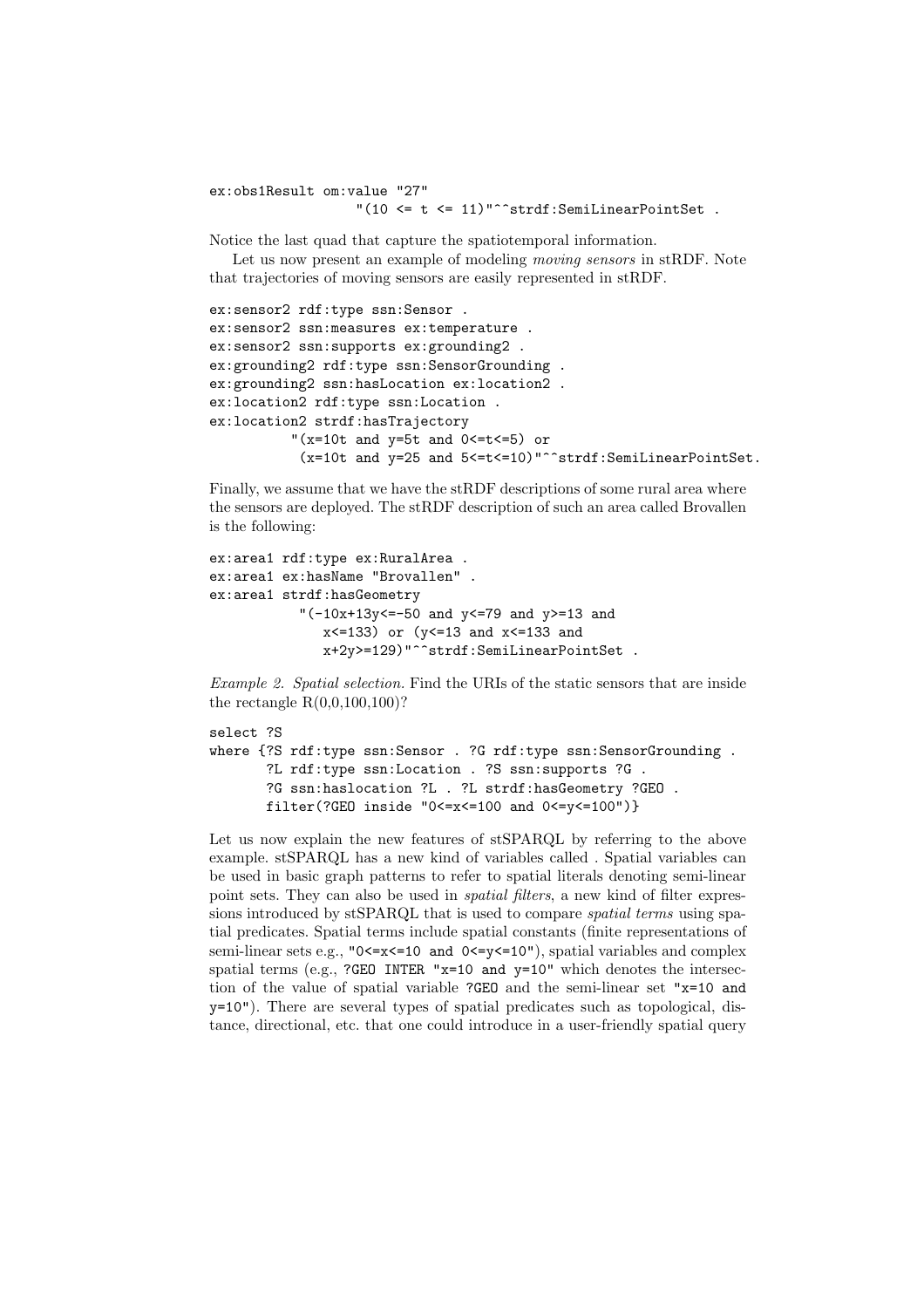language. In the current version of stSPARQL only the topological relations of [20] can be used as predicates in a spatial filter expression e.g., filter(?GEO1 inside ?GEO2).

Example 3. Temporal selection. Find the values of all observations that were valid at time 11 and the rural area they refer to.

```
select ?V ?RA
where {?OBS rdf:type om:Observation . ?LOC rdf:type om:Location .
      ?R rdf:type om:ResultData . ?RA rdf:type ex:RuralArea .
      ?OBS om:observationLocation ?LOC . ?OBS om:result ?R .
      ?R om:value ?V ?T . ?LOC strdf:hasGeometry ?OBSLOC .
      ?RA strdf:hasGeometry ?RAGEO .
      filter(?T contains (t = 11) && ?RAGEO contains ?OBSLOC)}
```
The above query demonstrates the features of stSPARQL that are used to query the valid times of triples. stSPARQL offers one more new kind of variables in addition to spatial ones: temporal variables . Temporal variables can be used as the last term in a new kind of basic graph pattern called quad pattern to refer to the valid time of a triple. Temporal variables can also appear in temporal filters, a new kind of filter that can be used in stSPARQL to constrain the valid time of triples.

The expressions that make up temporal filters are Boolean combinations of interval predicates that are used to compare temporal terms. A temporal term in stRDF is a temporal variable or a temporal constant (i.e., an element of the set  $C_1$  e.g., "(t>=0 and t<=2) or (t>=5 and t<=7)"). We allow any of the thirteen interval relations identified by Allen in [21] to be used as the interval predicates e.g, contains in the above example .

Example 4. Intersection of an area with a trajectory. Which areas of Brovallen were sensed by a moving sensor and when?

select (?TR[1,2] INTER ?GEO) as ?SENSEDAREA ?GEO[3] as ?T1 where {?SN rdf:type ssn:Sensor . ?RA rdf:type ex:RuralArea. ?X rdf:type ssn:SensorGrounding . ?Y rdf:type ssn:Location. ?SN ssn:supports ?X . ?X ssn:hasLocation ?Y. ?Y strdf:hasTrajectory ?TR . ?RA ex:hasName "Brovallen". ?RA strdf:hasGeometry ?GEO . filter(?TR[1,2] overlap ?GEO)}

The above query demonstrates the projection of spatial terms. Projections of spatial terms (e.g., ?TR[1,2]) denote the projections of the corresponding point sets on the appropriate dimensions, and are written using the notation Variable "[" Dimension1 "," ... "," DimensionN "]".

Example 5. Projection and spatial function application. Find the URIs of the sensors that are north of Brovallen.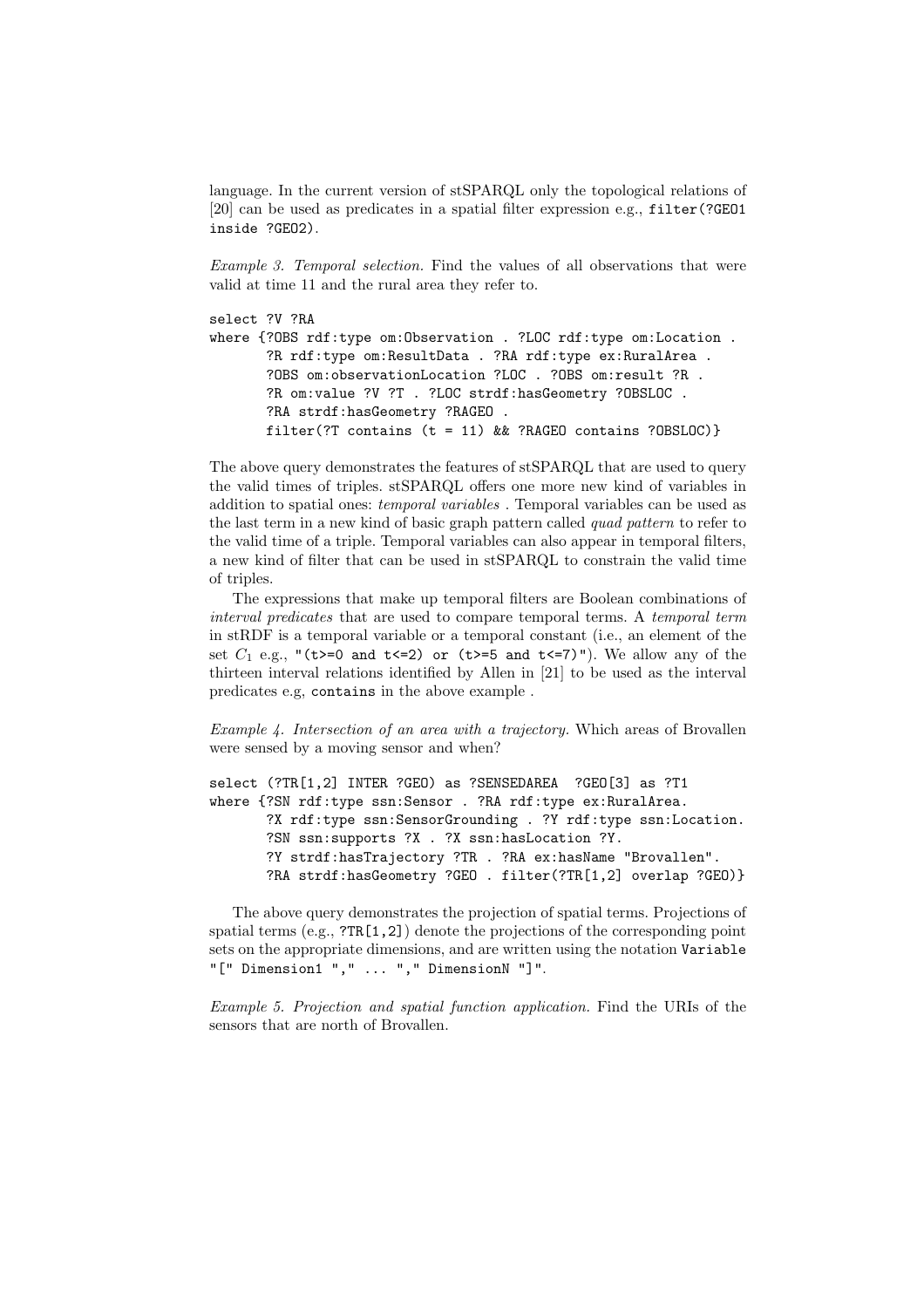```
select ?SN
where {?SN rdf:type ssn:Sensor . ?X rdf:type ssn:SensorGrounding .
       ?Y rdf:type ssn:Location . ?RA rdf:type ex:RuralArea .
       ?RA ex:hasName "Brovallen" . ?RA strdf:hasGeometry ?GEO .
       ?SN ssn:supports ?X . ?X ssn:hasLocation ?Y .
       ?Y strdf:hasGeometry ?SN_LOC .
      filter(MAX(?GEO[2])<MIN(?SN_LOC[2]))}
```
The above query demonstrates the projection of spatial terms and the application of metric spatial functions to spatial terms. We allow expressions like MAX(?GEO[2]) that return the maximum value of the unary term ?GEO[2]. The metric functions allowed in stSPARQL will be defined in detail in Section 4.

## 4 Formalization and Semantics of stSPARQL

In this section, we give a formal definition of stSPARQL and define its semantics by following an algebraic approach like the one originally pioneered in [15]. We only cover the spatial features of stSPARQL in detail and their interactions with existing SPARQL concepts. The temporal features of stSPARQL (quad patterns and temporal filters) can be formalized similarly and are omitted.

Let us recall from Section 2.2 the definitions of sets  $I, B, L, C_1, C_2, \ldots$  and C. We define  $ILC = I \cup L \cup C$  and  $T = I \cup B \cup L \cup C \cup \mathbb{R}$ . We need to include the set of real numbers  $\mathbb R$  in the set  $T$  since as we will see below (Definition 8) the application of certain metric functions such as AREA etc. can result in real numbers as answers to stSPARQL queries.

We also assume the existence of the following disjoint sets of variables: (i) the set of non-spatial variables  $V_{ns}$ , (ii) an infinite sequence  $V_s^1, V_s^2, \ldots$  of sets of variables that will be used to denote elements of the sets  $C_1, C_2, \ldots$  and (iii) the set of real variables  $V_r$ . We use  $V_s$  to denote the infinite union  $V_s^1 \cup V_s^2 \cup \ldots$ and V to denote the union  $V_{ns} \cup V_s \cup V_r$ . The set V is assumed to be disjoint from the set  $T$ .

Let us now define a concept of mapping appropriate for stSPARQL by modifying the definition of [15]. A mapping  $\mu$  from V to T is a partial function  $\mu: V \to T$  such that  $\mu(x) \in I \cup B \cup L$  if  $x \in V_{ns}$ ,  $\mu(x) \in C_i$  if  $x \in V_s^i$  for all  $i = 1, 2, \ldots$  and  $\mu(x) \in \mathbb{R}$  if  $x \in V_r$ .

# Example 6. The following is a mapping:  $\{?S \rightarrow s_1, ?O \rightarrow John, ?GEO \rightarrow "x \geq 1 \land y \geq 0 \land y \leq 5"\}$

The notions of domain and compatibility of mappings is as in [15]. The do*main* of a mapping  $\mu$ , denoted by  $dom(\mu)$ , is the subset of V where the mapping is defined. Two mappings  $\mu_1$  and  $\mu_2$  are *compatible* if for all  $x \in dom(\mu_1) \cap dom(\mu_2)$ we have  $\mu_1(x) = \mu_2(x)$ . For two sets of mappings  $\Omega_1$  and  $\Omega_2$ , the operations of join, union, difference and left outer-join are also defined exactly as in [15]:

 $\Omega_1 \bowtie \Omega_2 = {\mu_1 \cup \mu_2 \mid \mu_1 \in \Omega_1, \mu_2 \in \Omega_2 \text{ are compatible mappings}}$  $\Omega_1 \cup \Omega_2 = {\mu \mid \mu \in \Omega_1 \text{ or } \mu \in \Omega_2}$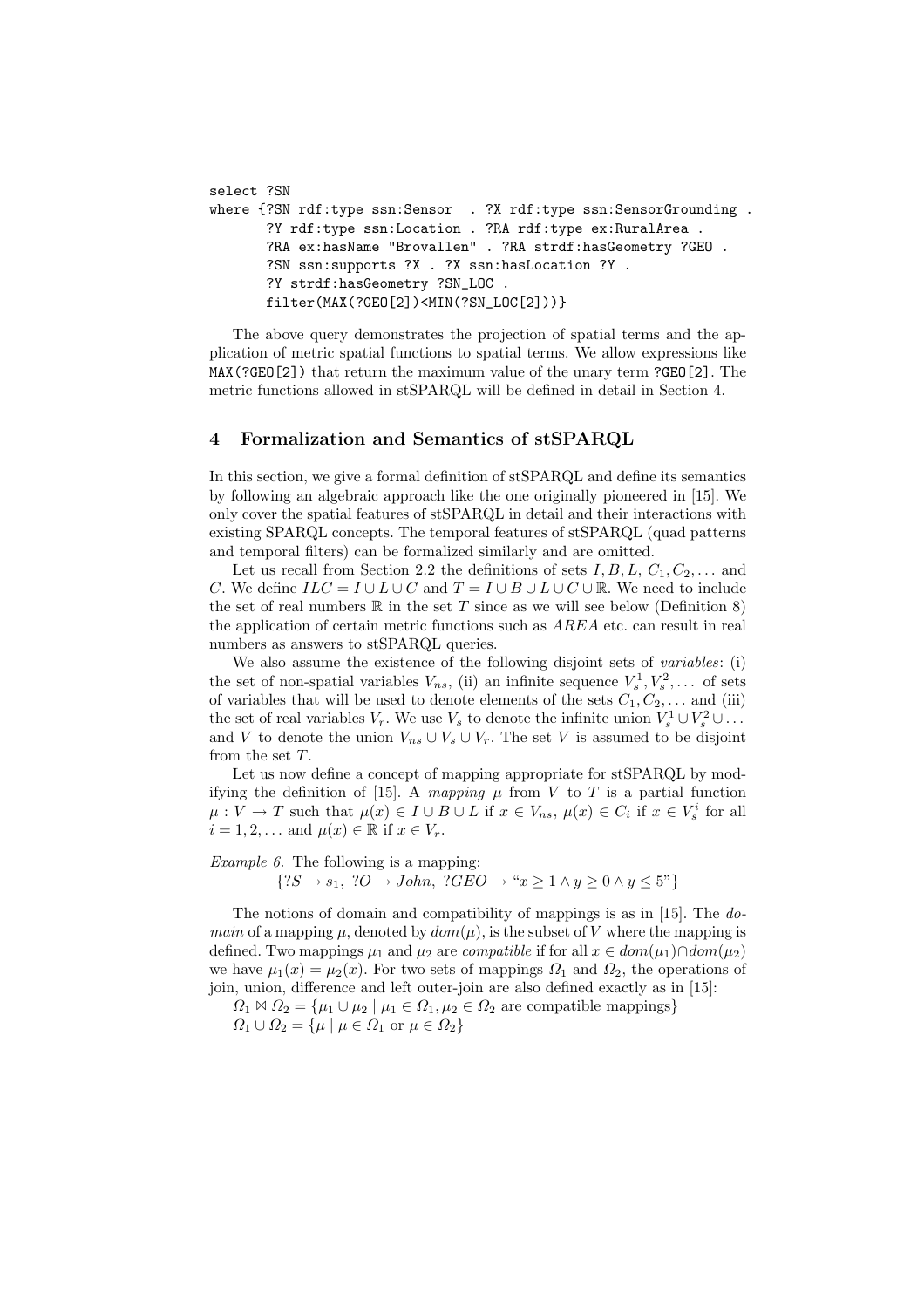$\Omega_1 \setminus \Omega_2 = {\mu \in \Omega_1 \mid \text{for all } \mu' \in \Omega_2, \mu \text{ and } \mu' \text{ are not compatible}}$  $\Omega_1 \boxtimes \Omega_2 = (\Omega_1 \boxtimes \Omega_2) \cup (\Omega_1 \setminus \Omega_2)$ 

Using an algebraic syntax for stSPARQL graph patterns which extends the one introduced for SPARQL in [15], we now define the result of evaluating a graph pattern over an stRDF graph.

**Definition 4.** Let G be an stRDF graph over T, p a triple pattern and  $P_1, P_2$ graph patterns. Evaluating a graph pattern P over a graph G is denoted by  $[[P]]_G$ and is defined as follows [15]:

- 1.  $[ [p]]_G = \{ \mu \mid \text{dom}(\mu) = \text{var}(p) \text{ and } \mu(p) \in G \},$  where  $\text{var}(p)$  is the set of variables occurring in p.
- 2.  $[[(P_1 \, AND \, P_2)]|_G = [[P_1]]_G \bowtie [[P_2]]_G$
- 3.  $\left[ \left[ (P_1 \text{ OPT } P_2) \right] \right]_G = \left[ \left[ P_1 \right] \right]_G \mathbb{N} \left[ \left[ P_2 \right] \right]_G$
- 4.  $[[(P_1 UNION P_2)]|_G = [[P_1]]_G \cup [[P_2]]_G$

The semantics of  $FILTER$  expressions in stSPARQL are defined as in [15] for filters that do not involve spatial predicates. To define the semantics of spatial filters formally, we first need the following definitions.

**Definition 5.** A k-ary spatial term is an expression of the following form:

- (i) a quantifier-free formula of  $\mathcal L$  from the set  $C_k$  (in quotes).
- (ii) a spatial variable from the set  $V_s^k$ .
- (iii)  $t \cap t'$  (intersection),  $t \cup t'$  (union),  $t \setminus t'$  (difference),  $BD(t)$  (boundary),  $MBB(t)$  (minimum bounding box),  $BF(t, a)$  (buffer) where t and t' are k-ary spatial terms and a is a rational number.
- (iv) the projection  $t[i_1, \ldots, i_{k'}]$  of a k-ary spatial term t where  $i_1, \ldots, i_{k'}$  are positive integers less than or equal to k.

Example 7. The following are examples of binary spatial terms:

" $(x > 1 \land x = y) ∨ y = 7"$ ?GEO ∩ " $(x \geq 1 \wedge x = y) \vee y = 7$ "  $BD(?GEO \cap "(x \geq 1 \land x = y) \lor y = 7")$ " $(x \geq 1 \land x \leq 10 \land y \geq 0 \land x = y$ "[1, 2]  $\cap$  " $(z \geq 0 \land z \leq 10)$ "

**Definition 6.** A metric spatial term is an expression of the form  $f(t)$  where f is one of the metric functions  $VOL$  (volume),  $AREA$  (area or surface),  $LEN$ (length), MAX (maximal value) or MIN (minimal value) and t is a k-ary spatial term. In the case of AREA we require  $k \geq 2$ . In the case of LEN, MAX and MIN, we require  $k = 1$ .

Example 8. The following are examples of metric spatial terms:

 $AREA(" (x \geq 1 \land x \leq 10 \land y \geq 0 \land x = y)")$  $MIN(" (x \geq 1 \land x \leq 10 \land y \geq 0 \land x = y)"]$ 

Note that Definition 6 is not recursive like Definition 5 i.e.,  $f$  can only be applied once to a  $k$ -ary spatial term. The result of the application of f is a real number and the definition of mapping has already catered for this possibility.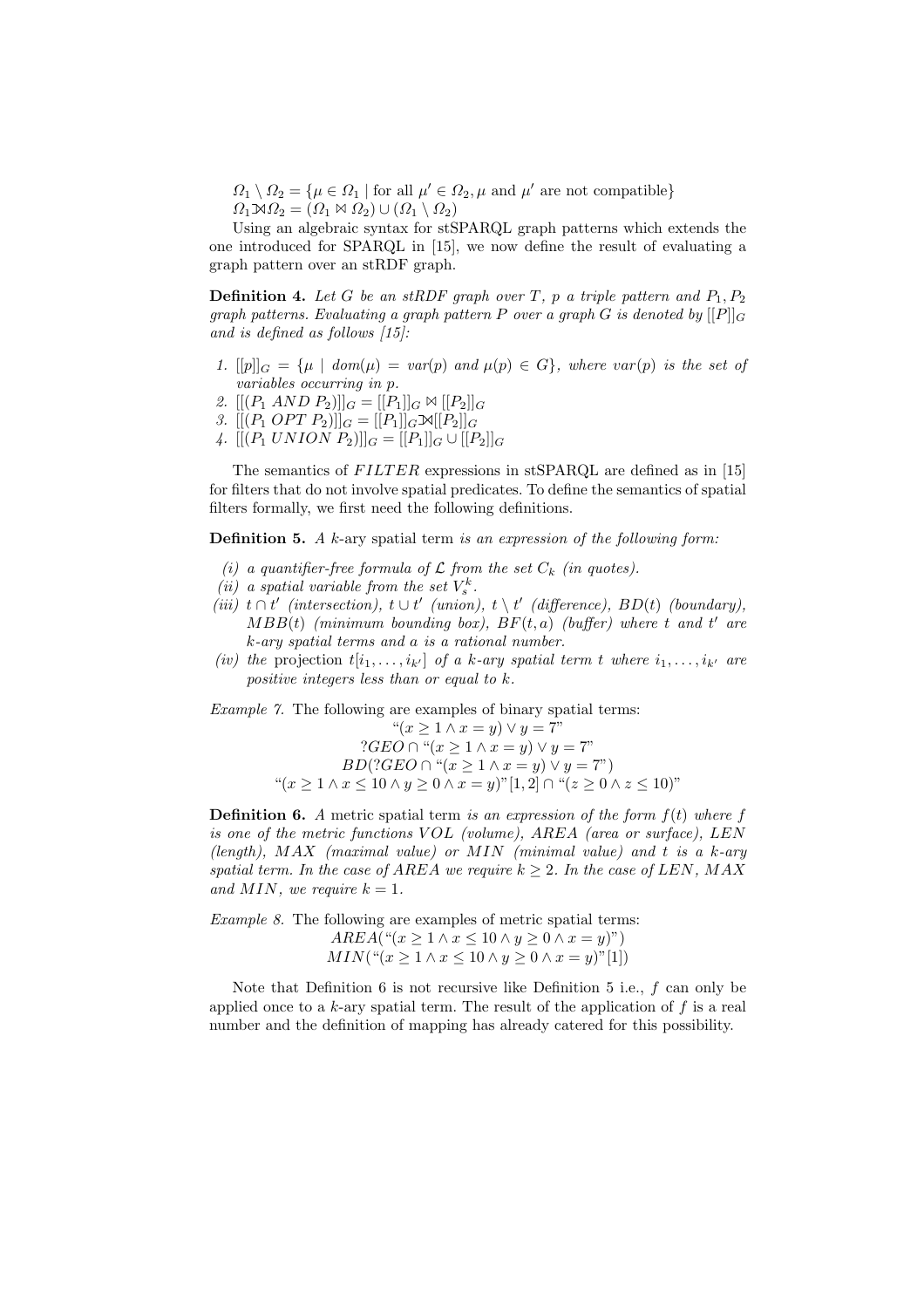**Definition 7.** A spatial term is a k-ary spatial term or a metric spatial term.

We will be interested in the value of a  $k$ -ary spatial term  $t$  for a given mapping  $\mu$  such that the variables of t are all among the spatial variables of  $\mu$ . This is captured by the following definition.

**Definition 8.** Let t be a spatial term. Let  $\mu$  be a mapping such that all the spatial variables of t are elements of dom( $\mu$ ). The value of t for  $\mu$  is denoted by  $\mu(t)$  and is defined as follows:

- (i) If t is an element of  $C_k$  then  $\mu(t) = t$ .
- (ii) If t is a spatial variable x then  $\mu(t) = \mu(x)$ .
- (iii) If t is a projection expression of the form  $t'[i_1,\ldots,i_{k'}]$  then  $\mu(t)$  is a quantifier-free formula  $\phi$  of  $\mathcal L$  which is obtained after eliminating from  $\mu(t')$ the variables corresponding to all the other dimensions except  $i_1, \ldots, i_{k'}$ .
- (iv) If t is the intersection  $t' \cap t''$  of two k-ary spatial terms then  $\mu(t) = \mu(t' \cap$  $t'$ ) =  $\mu(t') \wedge \mu(t'')$ .<sup>2</sup>
- (v) If t is the union  $t' \cup t''$  of two k-ary spatial terms then  $\mu(t) = \mu(t' \cup t'')$  $\mu(t') \vee \mu(t'').$
- (vi) If t is the difference  $t'\setminus t''$  of two k-ary spatial terms then  $\mu(t) = \mu(t'\setminus t'') =$  $\mu(t') \wedge \neg \mu(t'').$
- (vii) If t is  $MBB(t')$  where t' is a k-ary spatial term, then  $\mu(t)$  is a quantifierfree formula of the language  $\mathcal L$  that represents the minimum bounding box of  $\mu(t')$ .
- (viii) If t is  $BD(t')$  where t' is a k-ary spatial term, then  $\mu(t)$  is a quantifier-free formula of the language  $\mathcal L$  that represents the boundary of  $\mu(t')$ .
- (ix) If t is  $BF(t', a)$  where t' is a k-ary spatial term and a is a rational number, then  $\mu(t)$  is a quantifier-free formula of the language L that represents the buffer of  $\mu(t')$  within distance a. The buffer of t contains t and a zone of width a around t.
- (x) If t is  $VOL(t')$ ,  $AREA(t')$  or  $LEN(t')$  where t' is a k-ary spatial term, then  $\mu(t)$  is a real number that represents the volume, surface (or area) or length of  $\mu(t')$ .
- (xi) If t is MIN(t'), MAX(t') where t' is a unary spatial term, then  $\mu(t)$  is a real number that represents the minimum or the maximum value of  $\mu(t')$ .

To guarantee closure of stSPARQL, it is important to point out that the value  $\mu(t)$  in the above definition is a well-defined formula of  $\mathcal L$  in the cases (i)-(ix) and a real number in the cases of  $(x)$  and  $(xi)$ . This is easy to see for cases  $(i)-(vi)$ . For the case  $t = MBB(t'), \mu(t)$  is  $\bigwedge^k$  $\bigwedge_{i=1} (l_i \leq x_i \land x_i \leq u_i)$  where  $l_i, u_i$  are the minimum and maximum values of  $x_i$  for which the formula  $\mu(t')$  holds in the structure  $\mathcal{Q}$ . For the case  $t = BD(t')$ , the formula  $\mu(t)$  can be constructed by performing quantifier elimination in the quantified formula defining the boundary given in

<sup>&</sup>lt;sup>2</sup> In this and subsequent definitions, we assume that standardization of variables takes place before forming the conjunction, disjunction of formulas etc.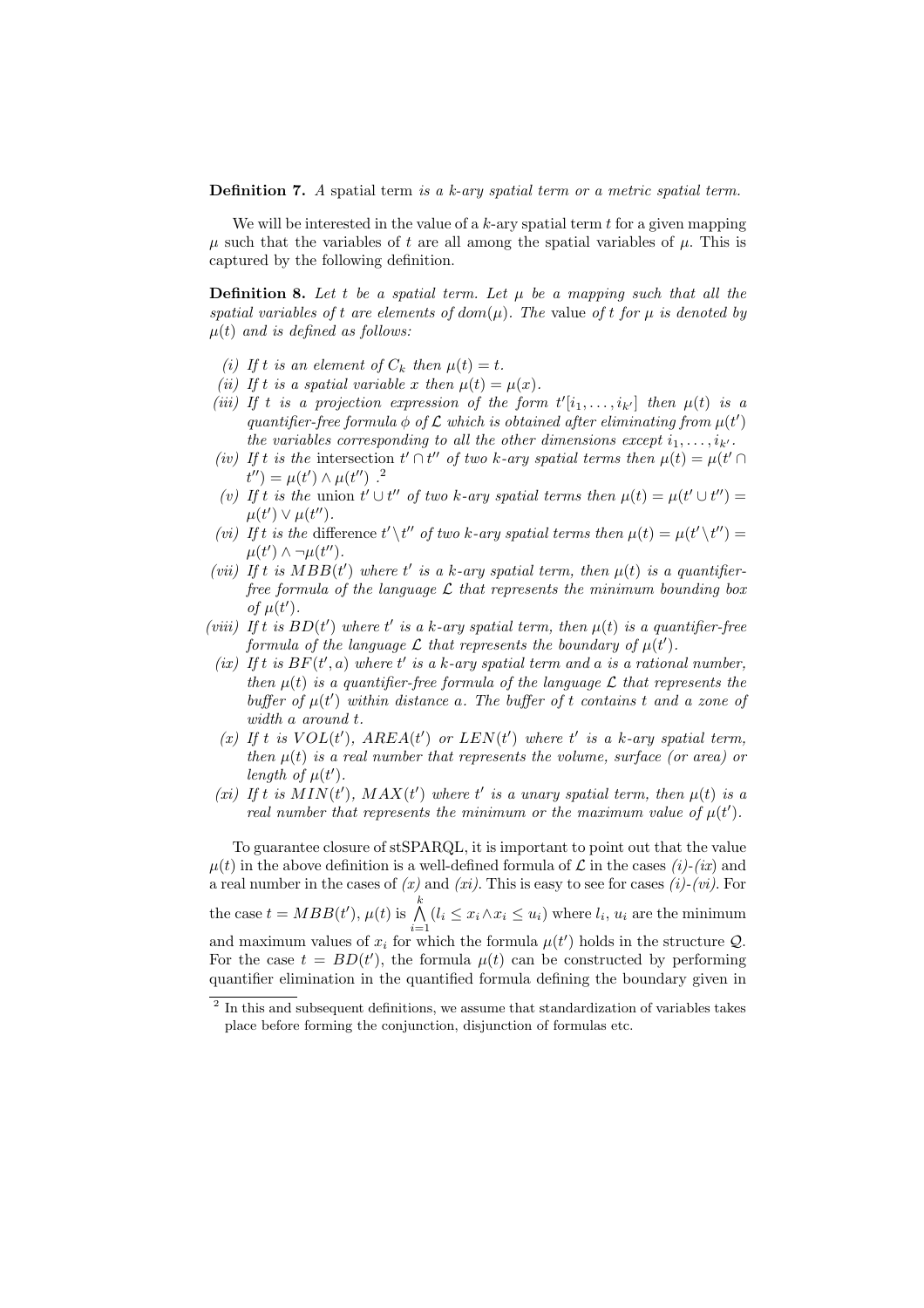Proposition 3.1 of [10]. For the case  $t = BF(t', a)$  and the standard definition of buffer that uses the Euclidean distance, the formula  $\mu(t)$  is not general an element of  $\mathcal{L}$  (e.g., BF("x=0 and y=0", 1) is the unit circle with center  $(0, 0)$ ). There are two alternative non-standard definitions of  $BF$  that allow us to stay in the realm of linear constraints. In the first case,  $BF$  can be defined using the Manhattan distance which measures the distance between two points along axes at right angles. For example, in the case of two dimensions, the formula  $\mu(t)$ would now be the formula that remains if we eliminate variables  $x', y'$  from the formula:

$$
(\phi(x', y') \land 0 \le x - x' \le a \land 0 \le y - y' \le a) \lor
$$
  
\n
$$
(\phi(x', y') \land 0 \le x - x' \le a \land 0 \le y' - y \le a) \lor
$$
  
\n
$$
(\phi(x', y') \land 0 \le x' - x \le a \land 0 \le y - y' \le a) \lor
$$
  
\n
$$
(\phi(x', y') \land 0 \le x' - x \le a \land 0 \le y' - y \le a)
$$

where  $\phi(x', y')$  is the formula  $\mu(t')$ . If using Manhattan distance seems like a crude alternative to the standard definition then more detailed alternatives are possible. For example, if t defines a polygon then  $BF(t, a)$  is a new polygon that contains t and the zone of width a around the polygon (however, "circular" curves are approximated by polylines). Note that the same approach is followed by vector data models e.g. the computational geometry library CGAL <sup>3</sup> . The cases  $(x)$  and  $(xi)$  are easy to see as well.

Definition 9. An atomic spatial condition is an expression in any of the following forms:

- (i)  $t_1$  R  $t_2$  where  $t_1$  and  $t_2$  are k-ary spatial terms and R is one of the topological relationships DISJOINT, TOUCH, EQUALS, INSIDE, COV-EREDBY, CONTAINS, COVERS, OVERLAPBDDISJOINT (overlap with disjoint boundaries) or OVERLAPBDINTER (overlap with intersecting boundaries).
- (ii) a linear equation or inequality of  $\mathcal L$  with metric spatial terms in the place of variables.

Note that the form  $(ii)$  does not destroy closure of our language since these equations/inequalities allows linear equations or inequalities with terms that evaluate to real numbers and they will only be checked for satisfaction (see Definition 11), not used as constraints i.e., as elements of sets  $C_k$ .

Example 9. The following are atomic spatial selection conditions: ?GEO1 INSIDE " $x \geq 1 \wedge x \leq 5 \wedge y \geq 0 \wedge y \leq 5$ "  $AREA(?GEO1) \geq 2 \cdot AREA(?GEO2)$ 

**Definition 10.** A spatial condition is a Boolean combination of atomic spatial conditions.

**Definition 11.** A mapping  $\mu$  satisfies a spatial condition R (denoted  $\mu \models R$ ) if

<sup>3</sup> CGAL, http://www.cgal.org/, last accessed February 20, 2010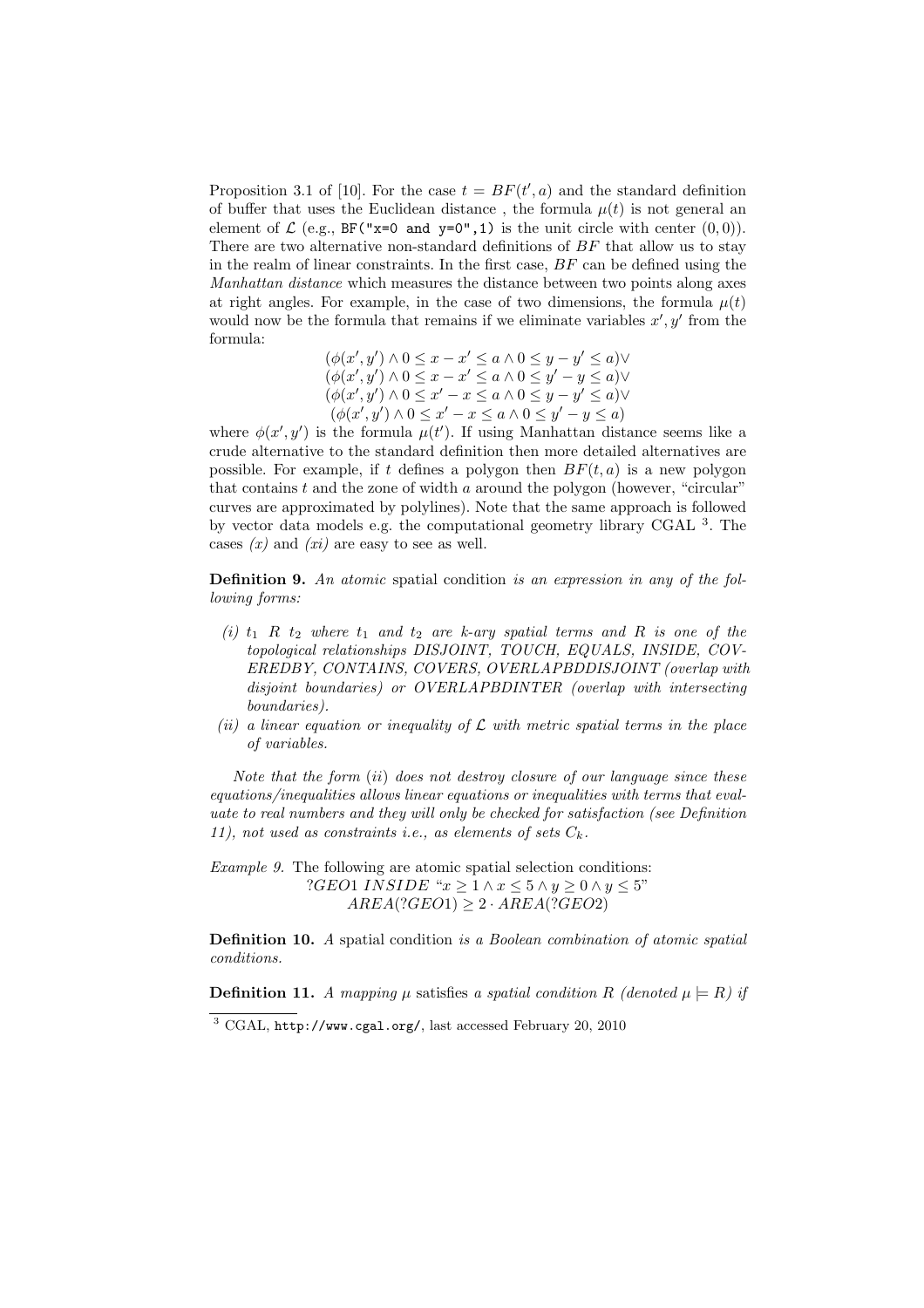- 1. R is atomic and the spatial condition that results from substituting every spatial variable x of R with  $\mu(x)$  holds for semi-linear sets in  $\mathbb{O}^n$ .
- 2. R is  $(\neg R_1)$ ,  $R_1$  is a spatial condition, and it is not the case that  $\mu \models R_1$ .
- 3. R is  $(R_1 \vee R_2)$ ,  $R_1$  and  $R_2$  are spatial conditions, and  $\mu \models R_1$  or  $\mu \models R_2$ .
- 4. R is  $(R_1 \wedge R_2)$ ,  $R_1$  and  $R_2$  are spatial conditions, and  $\mu \models R_1$  and  $\mu \models R_2$ .

The semantics of spatial filters can now be defined as follows.

**Definition 12.** Given an stRDF graph  $G$  over  $T$ , a graph pattern  $P$  and a spatial condition R, we have:  $[$ [P FILTER R] $]_G = \{ \mu \in [P] | G | \mu \models R \}.$ 

Now we can define the semantics of the SELECT clause of an stSPARQL expression where variables (spatial or non-spatial) are selected and new spatial terms are computed. To capture the peculiarities of the SELECT clause of stSPARQL, we first need the following definitions.

**Definition 13.** Let t be a spatial (resp. metric spatial) term and  $z$  a spatial (resp. real) variable that does not appear in t. Then,  $t AS z$  is called an extended spatial term *with* target variable  $z$ .

Example 10. (BD(?GEO)  $\cap$  " $x = 1$ ") AS ?L is an extended spatial term.

Definition 14. A projection specification is a set consisting of non-spatial variables, spatial variables and extended spatial terms such that all the target variables of the extended spatial terms are different from each other and different from each spatial variable.

**Definition 15.** Let  $\mu$  be a mapping and W a projection specification with spatial and non-spatial variables  $x_1, \ldots, x_l$  and extended spatial terms  $t_1$  AS  $z_1, \ldots, z_l$  $t_m$  AS  $z_m$ . Then,  $\pi_W(\mu)$  is a new mapping such that

(i)  $dom(\pi_W(\mu)) = \{x_1, \ldots, x_l, z_1, \ldots, z_m\}.$ (ii)  $\pi_W(\mu)(x_i) = \mu(x_i)$  for  $1 \leq i \leq l$  and  $\pi_W(\mu)(z_i) = \mu(t_i)$  for  $1 \leq i \leq m$ .

Example 11. Let  $\mu$  be the mapping  $\{?S \rightarrow s_1, ?O \rightarrow John, ?GEO \rightarrow "x \geq 1 \land ... \}$  $x \leq 5 \land y \geq 0 \land y \leq 5$ <sup>n</sup>} and W the projection specification  $\{?O, (BD(?GEO) \cap$ " $x = 1$ ") AS ?L} then  $\pi_W(\mu)$  is the following mapping:  $\{?O \rightarrow John, ?L \rightarrow "x = 1 \land y \ge 0 \land y \le 5"\}.$ 

The next definition gives the semantics of an arbitrary stSPARQL query.

**Definition 16.** An stSPARQL query is a pair  $(W, P)$  where W is a projection specification and P is a graph pattern. The answer to an stSPARQL query  $(W, P)$ over a graph G is the set of mappings  $\{\pi_W(\mu) \mid \mu \in [[P]]\}.$ 

*Example 12.* Let  $G$  be the following stRDF graph:

 $\{(s_1, qeom, "x > 1 \land x < 5 \land y > 0 \land y < 5"), (s_1, owner, John)\}\$ and consider the query with  $W = \{?O, BD(?GEO) \cap "x = 1" AS ?L \}$  and  $P = (?S, owner, ?O) AND (?S, geom, ?GEO).$  Then, the answer to  $(W, P)$  over G is the set which consists of the mapping:  $\{?O \rightarrow John, ?L \rightarrow "x = 1 \land y \leq \}$  $5 \wedge y \geq 0$ "}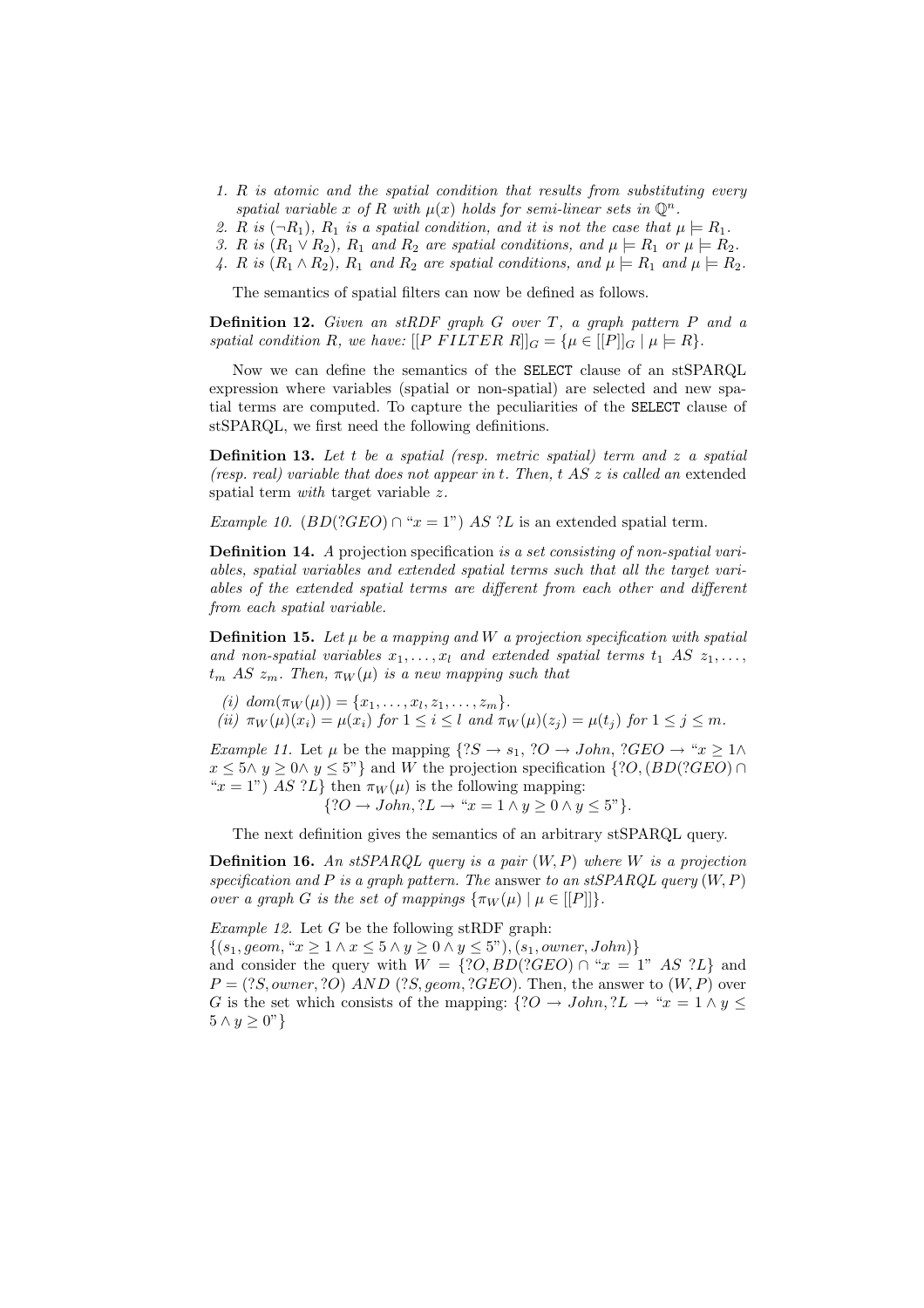# 5 Related Work

Let us now compare stRDF and stSPARQL with relevant proposals in the literature. The closest language to stSPARQL is SPARQL-ST presented in Perry's Ph.D. thesis [4]. SPARQL-ST adopts the model of temporal RDF graphs of [1] to represent the valid time of a triple. Similarly, stSPARQL offers support for valid time of a triple but uses a temporal constraint language to define a valid time. As a result, the notion of valid time in stSPARQL is more expressive (thus it requires a more sophisticated implementation). The spatial part of stSPARQL and SPARQL-ST are significantly different. SPARQL-ST assumes a particular upper ontology expressed in RDFS for modeling theme, space and time [4]. The spatial part of this upper ontology uses the class geo:SpatialRegion and its subclasses (e.g., geo:Polygon) defined in GeoRSS in order to model spatial geometries (e.g., polygons). Thematic data (e.g., a city) can then be connected to their spatial geometry (e.g., a polygon) using the property stt:located at. Spatial geometries in SPARQL-ST are specified by sets of RDF triples that give various details of the geometry depending on its type (e.g., for a 2-dimensional polygonal area, they give the coordinates of its boundary and the relevant coordinate reference system). SPARQL-ST provides a set of built-in spatial conditions that can be used in SPATIAL FILTER clauses to constrain the geometries that are returned as answers to queries. Although a semantics for SPARQL-ST is presented in [4], the treatment of spatial conditions in these semantics is unsatisfactory in our opinion. The notion of "when a spatial condition evaluates to true" that is used to give semantics to built-in spatial conditions (page 99 of [4]) is not defined formally but is left to the intuition of the reader. When this definition is given explicitly, it will have to rely on the different types of geometries (e.g., geo:Polygon) allowed by the spatial ontology of [4], properties of these geometries (e.g., geo:lrPosList) and relevant co-ordinate systems (e.g., geo:CRS NAD83). Currently, these semantics are hardwired in the implementation of SPARQL-ST presented in [4]. This means that if someone wants to use a different spatial ontology (e.g., an ontology based on the Open GIS SQL geometry types), this cannot be done unless the semantics of SPARQL-ST and its implementation are modified appropriately. Since geometries in stRDF and stSPARQL are based on the mathematical concept of semi-linear subsets of  $\mathbb{Q}^k$ , stSPARQL (as opposed to SPARQL-ST) can be given an elegant semantics based on well-understood mathematical machinery from constraint databases as we showed in Section 4 of this paper.

In addition, the new literal datatype strdf:SemiLinearPointSet of stRDF alluded to in Section 2.2 can be used together with spatial ontologies expressed in RDFS to give the same kind of class-based modeling capabilities offered by SPARQL-ST. Thus, stRDF and stSPARQL impose very minimal requirements to Semantic Web developers that want to use our approach: all they have to do is utilize a new literal datatype such as strdf:SemiLinearPointSet.

Two other papers related to our work on stSPARQL are [2,3] by Kolas and colleagues. Compared with our work on stRDF and stSPARQL, the system SPAUK presented in [2] has problems similar to the ones we pointed out for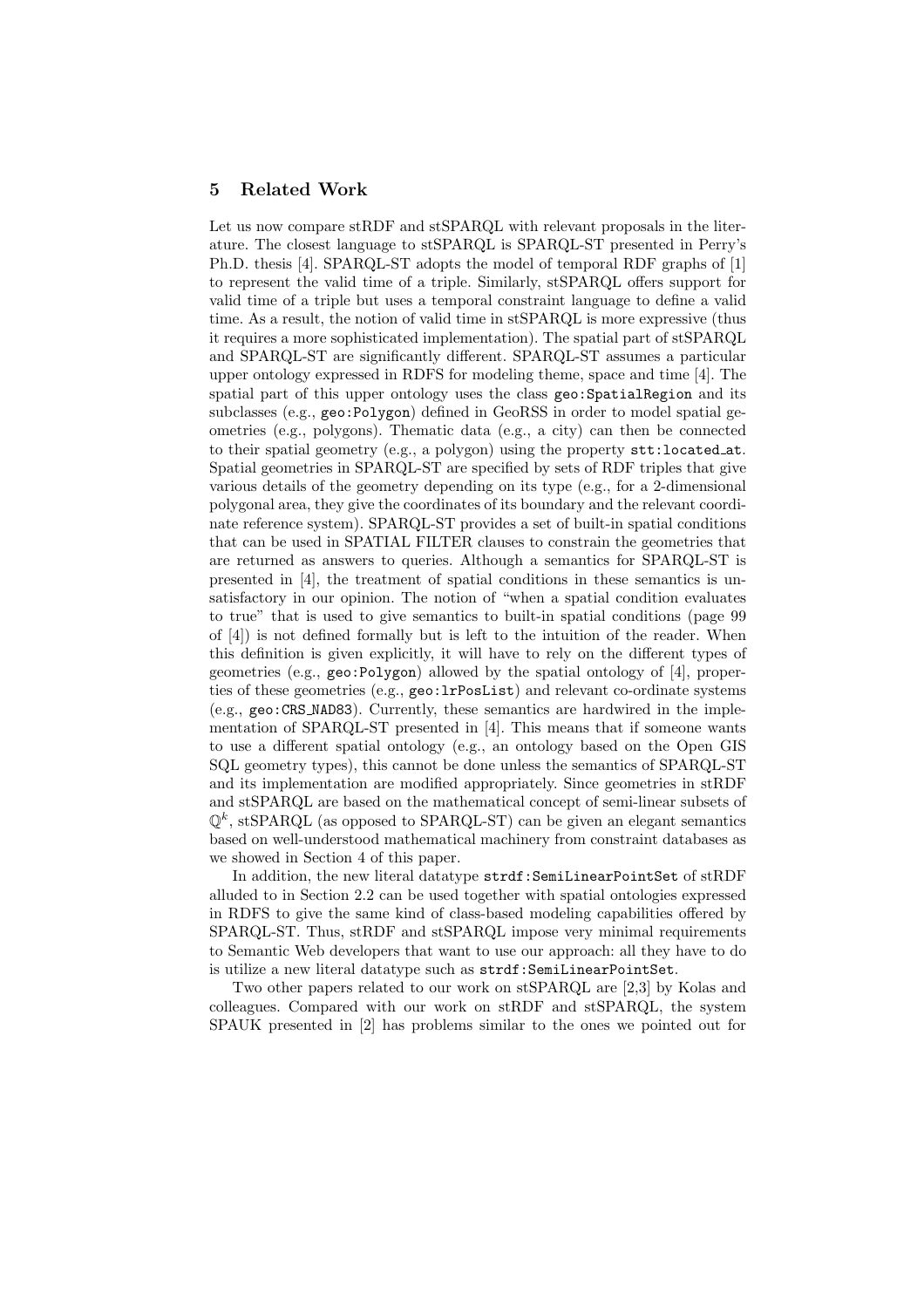SPARQL-ST. First, no semantics for query evaluation are given. Secondly, even if these semantics are given in great detail, they will rely on the spatial ontologies assumed by SPAUK. Thus, any query processor that implements these semantics will need to be extended if users of the system decide to use different spatial ontologies (this is said explicitly in [2]).

To summarize, the constraint extension to RDF and SPARQL that we have advocated in this paper gives us the following benefits. First, our extension is general and its only primitive (semi-linear point set) does not depend on the application at hand. This is in contrast to approaches based on spatial/temporal ontologies which need to choose an ontology with classes (e.g., Point, Interval, Polygon etc.) appropriate for the application at hand. This is reminiscent of spatial DBMSs based on data types (e.g., PostGIS and Oracle) that offer their own, often incompatible, spatial data type systems. Second, the elaboration of a query in a constraint-based query language such as stSPARQL does not depend on the spatial data type (or class) of the objects queried or the results that will be returned. Thus, the programmer does not need to think about composition of operators, closure etc. In approaches based on classes or data types, the programmer needs constantly to be thinking about the classes/data types of the objects queried (this point has been also made in [3]). Third, our extensions can be given a natural and intuitive semantics by extending the standard algebraic semantics of SPARQL [15]. Finally, as we showed in Section 3, our extensions to RDF and SPARQL can easily be integrated with current work on sensor network ontologies to realize the vision of the Semantic Sensor Web.

# 6 Conclusions and Future Work

In this paper we studied the problem of designing a data model and a query language that can be used in the Semantic Sensor Web for representing and querying spatial and temporal data. We proposed the data model stRDF and the query language stSPARQL. We gave a formal definition of stRDF, introduced stSPARQL by examples and presented a detailed semantics of stSPARQL using the algebraic approach pioneered for SPARQL in [15]. Finally, we compared our approach with related work. Our future work concentrates on studying the complexity of stSPARQL query processing theoretically, and carrying out an implementation of the language for the cases of 2 and 3 dimensions that are the most interesting ones in practice. In these cases, we would like to apply the lessons learned from the implementation of relational constraint databases [11] and demonstrate that our proposal can be implemented efficiently in comparison with competitive approaches.

## Acknowledgements

We thank Jianwen Su and Gabi Kuper who were always available to answer questions regarding CSQL. We also thank Peter Revesz for interesting discussions on constraint databases.